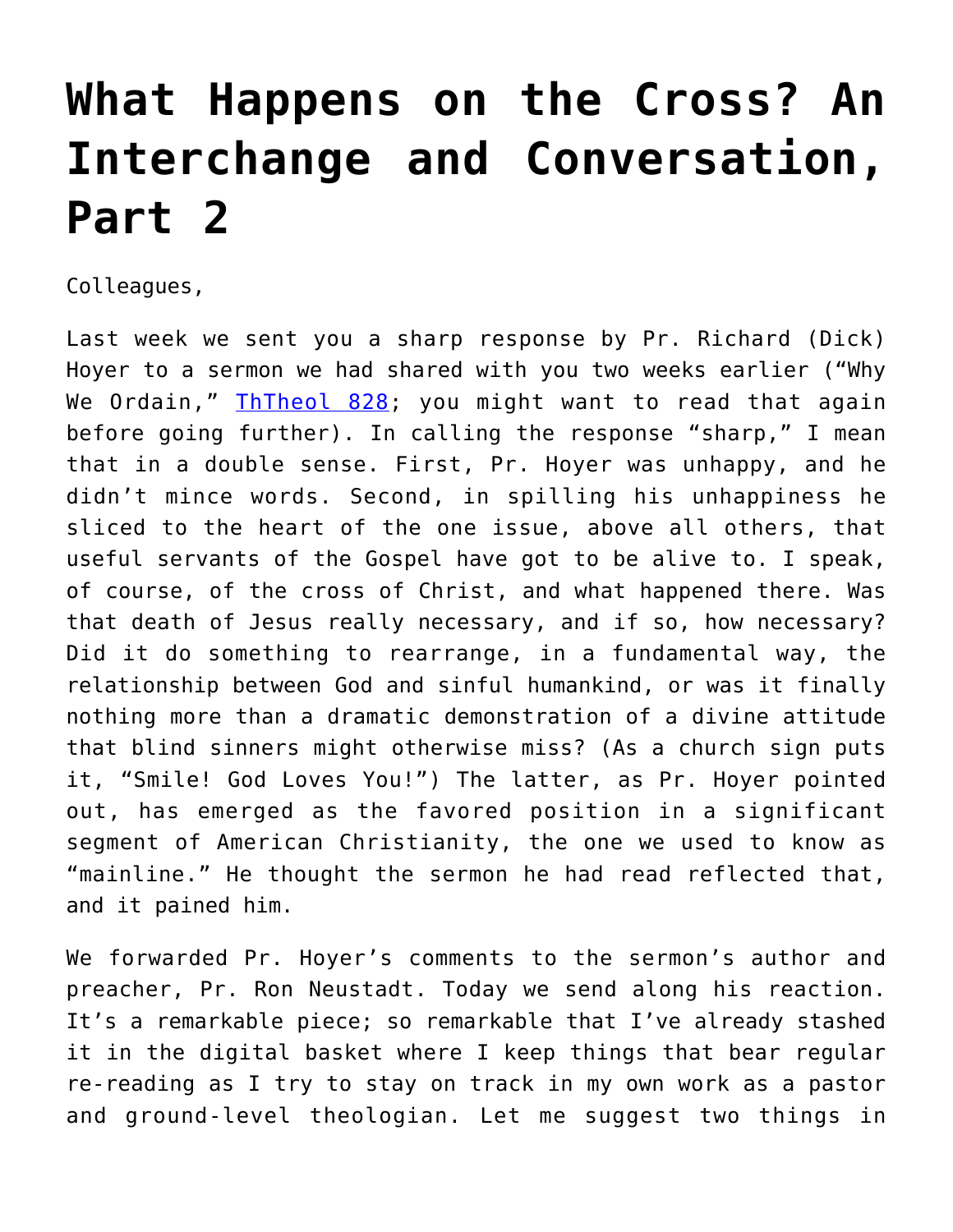particular to watch for. First, if you've ever wondered what the problem may have been in the great Anselm of Canterbury's account of the cross, you'll see it laid it out here with a succinct clarity that no one I know of has managed to match. This is something we all need to get a grip on. From clarity about Anselm comes clarity about the real problem that dogs today's accounts of the Gospel (they are legion) that remain anchored in Anselm. And in the way Ron lays this out, you'll also spot the gross deficiencies—the under-telling of the cross—that plagues most of Anselm's critics, including ones that many of us rub shoulders with and are called to bear gentle and patient witness to.

This brings me to the second great "Bravo!" about Ron's piece. It's the way he writes it, with a generous and gentle regard for the stranger he's responding to, however pointed that stranger may have been. Dick for his part will respond in kind, with a brief appreciation that you'll find appended at the end of Ron's letter. This, it seems to me, is a sterling model of the kind of interchange that faith-full servants of the Gospel will have with each other: honest, urgent, exuding passion for the vital things of Christ, yet carried out in the Spirit of Christ, in the assumption that the same Spirit is at work in the other. It becomes, in other words, a genuine conversation.

For having the nerve to show us what that looks like—and more, for consoling us all with the Gospel—our grateful thanks to Dick and Ron alike.

Peace and Joy, Jerry Burce, for the editorial team

Dear Brother Richard,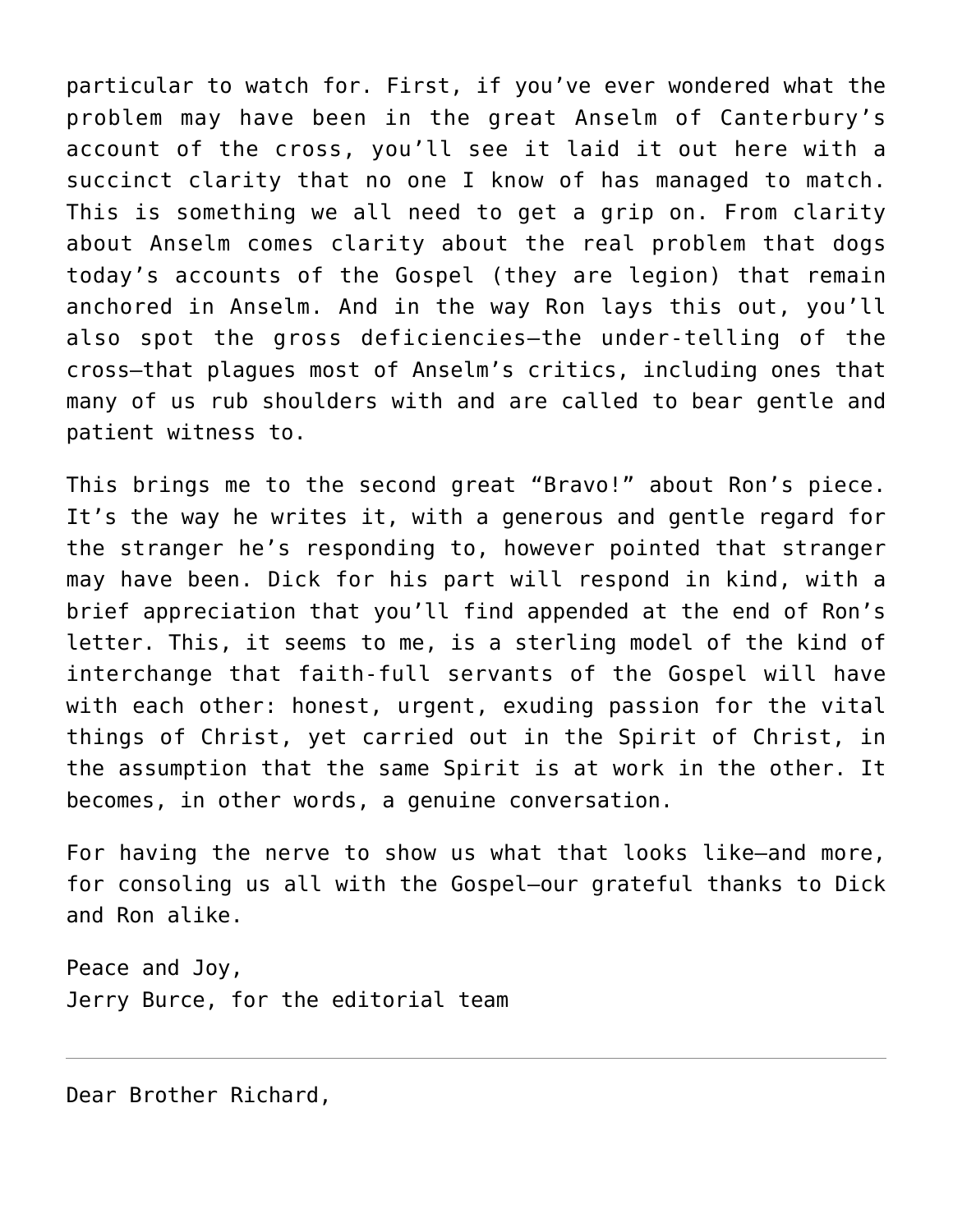Let me begin by assuring you that I give thanks for your willingness to express your theological concern. Our reconciliation with God is a matter of utmost importance so there is no topic more worthy of "mutual conversation," to borrow the term from the Smalcald Articles.

Now, to address your dismay. Let me assure you that in no way do I wish to "dismiss the fact that 'the blood of Jesus his Son cleanses us from all sin' (I John 1:70)." In fact, I think I affirm it in the sermon. Here's how.

In the sermon, I stressed Jesus' offer (promise) of forgiveness. That offer involved the shedding of blood (his blood), and that bloodshed was not merely coincidental with his offer of forgiveness. It was essential to his offer.

That is, Jesus' blood was shed (as you pointed out), not because the Roman justice system put an innocent man to death nor because some Judeans had a vendetta against him, religious or otherwise, nor because it was "a sad mistake made by vengeful sinners." But I never said it was because of any of those reasons.

Jesus's blood was shed because the forgiveness of sins required it. Jesus' offer of forgiveness and his crucifixion (bloodshed) necessarily go together. I do not think my sermon implied anything else.

Jesus' offer of forgiveness and his crucifixion go together, though, *not* because God is unwilling to forgive sinners without getting God's pound of flesh. Not at all. The facts are that for Christ to forgive sinners, he had to undergo what Luther called the "tyrant" which objects to sinners being forgiven at all, namely, the law, with its rightful claim on the sinner's life. What gives the law its clout is its own divine authorization to object to forgiveness. A bookkeeping model (like Anselm's)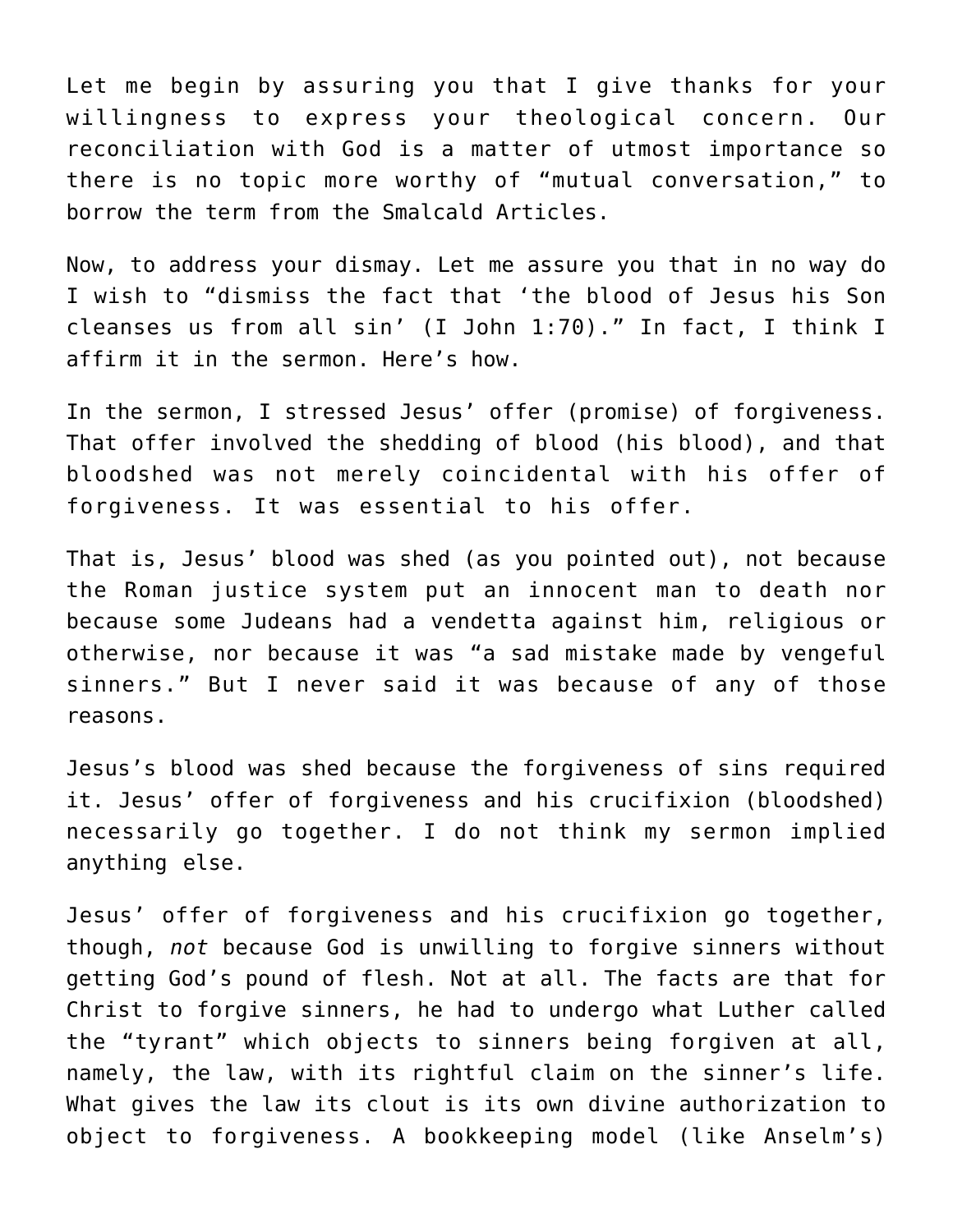whereby both legal justice and divine mercy can both operate without conflict—with no remarkable duel (*mirabile duellum* was Luther's term in his *Lectures on Galatians 1531*)—is unknown to Luther and, he thinks, unknown to the scriptures of both testaments. Legal justice and divine mercy come to a "settlement" in Anselm's theology and both persist after Good Friday.

Luther's "breakthrough," as he called it, in reading the Bible was that God's law and God's gospel and their respective righteousnesses (performance and mercy) cannot be coordinated in a settlement. They *contradict* each other. Thus for Luther legal justice and divine mercy *clash* on Good Friday. This is the "remarkable duel." On Easter Sunday we see which one is dead. In some theoretical speculative principle, justice and mercy might be coordinated. But on Good Friday—in actual human history—they were not. Not coordination, but conquest is the upshot of Christ's being made a curse for us.

All of that (these last two paragraphs) is to say that, when I said "Christ offers us forgiveness," I was not implying that reconciliation between God and us happens without the shedding of blood. In fact, just the opposite. Christ so identified with us, not just by virtue of his incarnation, but by virtue of placing himself where we were—under the "curse" of the law—and becoming not just a debtor but a rebel against God's own law by his offer (promise) of forgiveness, that the shedding of his blood was inevitable. Such is the depth of God's love for us (to use John's key term, since the sermon text is from John).

When I say, "Our Savior came to offer us God's forgiveness," and, "He was killed because he made that offer," I am not saying that he was killed only by human beings as you suggested I was. It was God's own law that put him to death. (That, I realize now, I could have made more explicit, and your letter will help